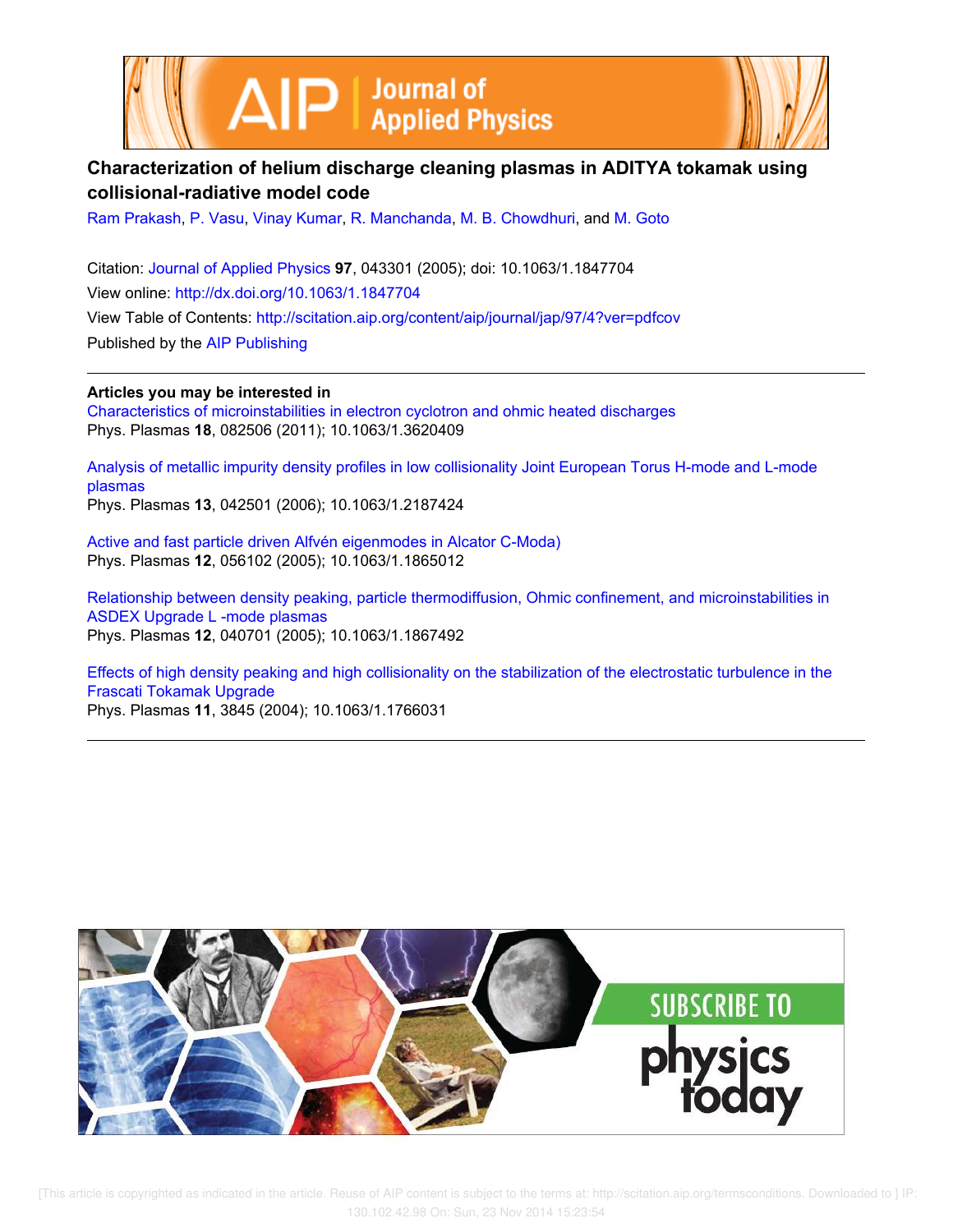# **Characterization of helium discharge cleaning plasmas in ADITYA tokamak using collisional-radiative model code**

Ram Prakash, P. Vasu,<sup>a)</sup> Vinay Kumar, R. Manchanda, and M. B. Chowdhuri *Institute for Plasma Research, Bhat, Gandhinagar-382428, Gujarat, India*

M. Goto

*National Institute for Fusion Science, Toki 509-5292, Japan*

(Received 30 June 2004; accepted 16 November 2004; published online 20 January 2005)

The wall conditioning of the ADITYA tokamak is usually done, by first producing an electron cyclotron resonance (ECR) plasma inside the vessel and then superimposing a pulsed ohmic discharge on the ECR background. Sometimes, helium gas is used as a working gas. In this article, the spectral line emissions of neutral helium for the two different plasmas—namely, the ECR and the pulsed discharge cleaning (PDC) plasmas—have been analyzed using a collisional-radiative sCRd-model code to estimate the electron density and temperature. We are able to match the experimentally obtained relative intensity ratios with those predicted by the model under the assumption of ionizing plasma condition if the possible effects of the metastable states are not ignored. This has been done by using the populations of two metastable levels  $(2<sup>1</sup>S$  and  $2<sup>3</sup>S)$  as independent parameters in addition to the ground states of neutrals and ions in the CR model under a quasisteady-state approximation. It is further seen that, it is the metastables and not the recombination (including dielectronic) processes that lead to a better fit with experimental observations. The column density of neutrals inferred from this analysis implies that the emission from the PDC discharge emanates from a large region of the vessel, while in the ECR discharge, the plasma responsible for the emission is restricted to a narrow region. This is also borne out by experimental observation. © *2005 American Institute of Physics*. fDOI: 10.1063/1.1847704g

### **I. INTRODUCTION**

In the fusion plasma, the nonhydrogenic atoms and ions of commonly occurring impurity elements are of concern because they contribute significantly to the plasma radiation losses and adversely affect the plasma performance. The control of both hydrogen and impurity atoms is important for obtaining reproducible tokamak discharges. This is usually achieved by wall conditioning/cleaning, i.e., removal of adsorption from plasma facing surfaces. The principal methods for conditioning the graphite tiles for plasma discharge operation in tokamaks are baking, He-glow discharge cleaning, boronization, carbonization, and lithiumization, etc.<sup>1</sup> The common methods of wall cleaning are glow discharge cleaning (GDC), Taylor discharge cleaning (TDC), vacuum baking, and electron cyclotron resonance-discharge cleaning  $(ECR-DC)$ , etc.<sup>2</sup> These methods are effective in specific cleaning/conditioning depending on the gas used and the operational range of plasma parameters. Thus, it becomes relevant to characterize the discharge used for cleaning/ conditioning to optimize the process and spectroscopic observations on the plasma offer a means to do so.

The relative intensities of spectral lines emitted from different upper levels are obviously proportional to the relative populations of these levels, which in turn depend on the plasma parameters (i.e.,  $N_e$  and  $T_e$ ). Using the collisionalradiative  $(CR)$  model<sup>3–5</sup> it is possible to calculate the expected relative intensities of various lines of specie for a

given value of  $N_e$  and  $T_e$ . Such calculations can be done at various degrees of sophistication by including as many atomic processes (i.e., processes of populating or depopulating various levels) as are judged to be relevant. When more processes are included, the prediction can be more reliable but at a greater computational effort. Considerable advances have been made in the last few decades in the calculation of accurate cross sections necessary for the rate coefficients, and many codes based on the CR model, for example, the  $ADAS$ ,  $5$  ALADDIN,  $6.7$  and CHIANTI, $8$  etc., have been developed. For neutral helium line emissions from fusion plasmas, a complete CR-model code along with the relevant database has been developed.<sup>4,9</sup>

Using the above code, Kubo *et al.*<sup>10</sup> have characterized the JT-60U divertor plasma from the neutral helium line emissions and the obtained results are found to be in good agreement with the Langmuir probe measurements. These results are interpreted under the assumptions that the plasma is purely ionizing and that quasisteady-state approximation is valid for all the levels, except ground-state atoms and ions. This treatment is adequate for the investigations of divertor plasma because of the high electron plasma densities  $(N_e)$  $>10^{12}$  cm<sup>-3</sup>). However, at lower plasma densities the metastable state populations can affect the excited-state population considerably<sup>11</sup> due to the long relaxation times of these levels (e.g.,  $2 \times 3S$   $\sim$  0.1 ms) in the absence of frequent collisions. Furthermore, the electron collisional excitation rates of metastable level may exceed the excitation rates from the ground-state atoms by orders of magnitude.<sup>12</sup>

In the present work, we have used the above CR code for

Electronic mail: vasu@ipr.res.in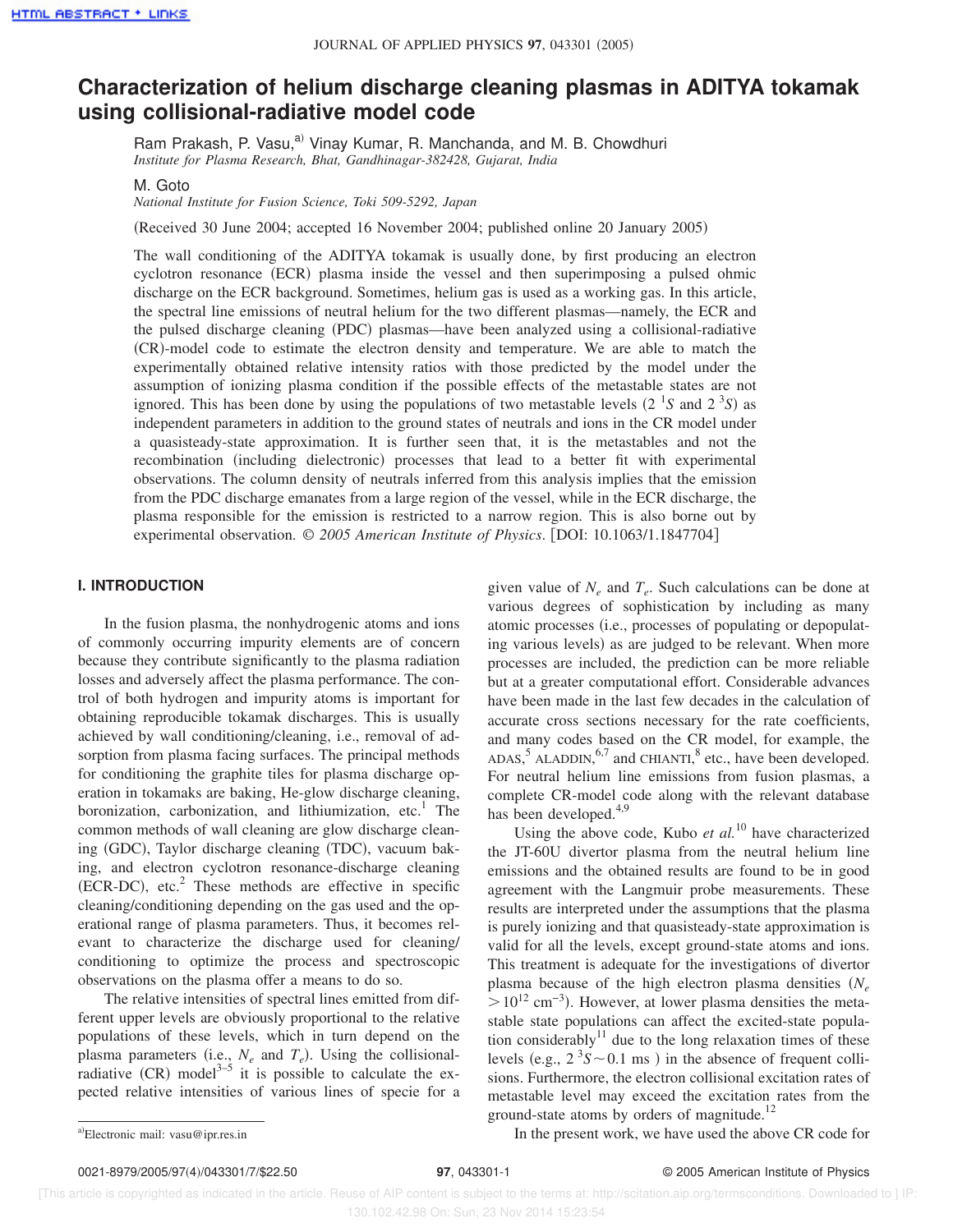helium<sup>9</sup> for interpreting the spectra from the cleaning discharges of the ADITYA tokamak. The experimental procedure is summarized in Sec. II. A preliminary analysis of our experimental results was made by comparing with computed results obtained $13$  for ionizing plasma under the validity condition of quasisteady-state approximation for the two metastable states apart from the excited states. In Sec. III A, we describe this analysis. This analysis yielded, for two types of discharges, namely, the electron cyclotron resonance (ECR) and the pulsed discharge cleaning (PDC) plasmas, temperatures larger than 20 eV and electron densities lower than 10<sup>12</sup> cm−3. This makes one suspect that the assumptions made in this analysis may not be appropriate because at lower densities  $(N_e < 10^{12} \text{ cm}^{-3})$  the metastable state population could be significant and at higher temperatures the dielectronic recombinations may be appreciable and the consideration of these processes can affect the excited-state populations considerably.

To understand these effects clearly, in this work, a more detailed investigation of the data has been performed. The investigations are carried out for ionizing plasma, both when the metastables are also included in the quasisteady-state approximation and when they are excluded. The effects of recombinations (including dielectronic recombination) have also been examined. It turned out that at lower densities the effects of metastables are more important than the recombinations. Exclusion of the metastables from the quasisteadystate assumption in the CR model leads to a better match to our observations. These are described in Secs. III B and III C. The results are summarized and discussed in Sec. IV.

## **II. EXPERIMENT**

In ADITYA tokamak, $14$  the ECR and pulsed discharge plasma of hydrogen/helium gas are often used for the cleaning purposes before going on to any regular discharge. Consequently, there is an ongoing interest in characterizing such plasmas for improving our cleaning operation. The helium atom is an attractive diagnostic specie for electron temperature and density measurements spectroscopically. It has various advantages, for example, well-known atomic data, strong visible lines, and availability of many density or temperature sensitive line pairs for diagnostics.<sup>1</sup>

The experiments are carried out in the vacuum vessel of ADITYA tokamak with a major radius of 75 cm and a minor radius of 25 cm. In ADITYA, the usual cleaning procedure is a pulsed ohmic discharge superimposed on a continuous ECR plasma. A toroidal magnetic field of  $B_T \sim 0.05$  T and a gas pressure of  $\sim$ 2.5 $\times$ 10<sup>-5</sup> Torr is used. The ECR plasma is produced using a magnetron ECR source with a frequency of  $\sim$ 2.45 GHz. On the ECR background, the pulsed discharge cleaning (PDC) plasma is produced (lasting about  $5 \text{ ms}$ ) once every  $\sim$  4 s. For spectroscopic studies, the light emitted during the discharges is relayed by optical fibers and fed to the visible monochromator fitted with an intensified chargecoupled device (CCD) camera-based acquisition system to record the emission lines. To capture the plasma emissions during the 5-ms window, when both the ECR and the PDC are on (i.e.,  $ECR+PDC$ ), the loop voltage is used to trigger



FIG. 1. Partial Grotrain diagram of the helium atom.

the acquisition system. An exposure time of 5 ms was found satisfactory. For recording the spectrum of ECR plasma alone, the acquisition is triggered after a 10-ms delay and an exposure of 70 ms was used.

The experimental spectra have been recorded with a resolution of  $\sim$ 2.5 Å. This was adequate to observe wellisolated He I lines such as 4713, 4922, 5016, 5048, 7065, and 7281 Å, yielding sufficient signal strength for quantitative analysis. The transitions of these lines are shown in the energy-level diagram (see Fig. 1). The experimental values of line intensity ratio of  $I(4922 \text{ Å})/I(5048 \text{ Å})$ ,  $I(7281 \text{ Å})/I(7065 \text{ Å})$ ,  $I(5048 \text{ Å})/I(4713 \text{ Å})$ , and  $I(5016 \text{ Å})/I(4713 \text{ Å})$  comes out to be 3.12, 0.23, 0.3, and 2.17, respectively, for the  $(ECR+PDC)$  discharge after correcting for the wavelength-dependent detection system separately. For the ECR alone, the values of these ratios are typically 1.39, 0.7, 0.67, and 3.92, respectively. The statistical uncertainty (i.e., trial-to-trial variation) is about  $\pm$  5% of the observed ratios.

# **III. COLLISIONAL-RADIATIVE MODEL AND DATA ANALYSIS**

## **A. Analysis under the validity condition of quasisteady-state approximation for the two metastable states**

Intensities of the He I lines are calculated using the CRmodel code for helium.<sup>9</sup> The atomic physics database needed is a part of the code itself and has been in wide use. We have used this data without any further evaluation.

Under the assumption that the dominant populations are ground-state atoms and ions and the quasisteady-state approximation is valid for the populations of all excited levels including metastable states, the population  $N<sub>u</sub>$  of an excited level *u* is expressed as

$$
N_u = R_0(u)N_eN_i + R_l(u)N_eN_g,
$$
\n(1)

where  $R_0(u)$  and  $R_l(u)$  are the reduced population coefficients for the level *u*. Here  $N_i$ ,  $N_g$ , and  $N_e$  represent groundstate helium ion, ground-state helium atom, and electron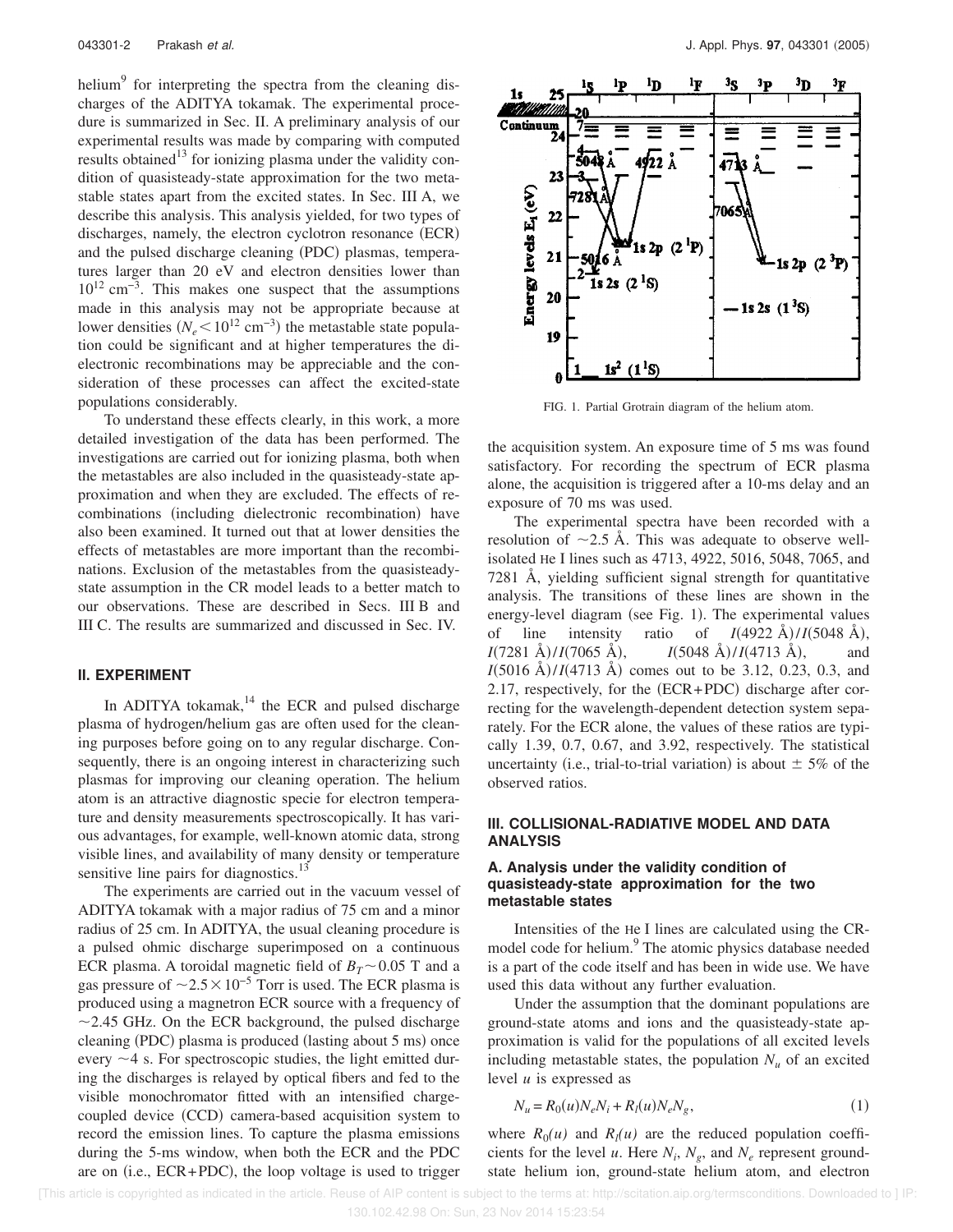densities, respectively. The rate equations for independent levels are

$$
\frac{dN_g}{dt} = -\frac{dN_i}{dt} = \alpha_{\text{CR}} N_i N_e - S_{\text{CR}} N_g N_e,\tag{2}
$$

where  $\alpha_{CR}$  and  $S_{CR}$  are the collisional-radiative recombination and ionization rate coefficients, respectively. The reduced population coefficients and the collisions-radiative rate coefficients are functions of  $N_e$  and  $T_e$  only and are calculated from the code by considering all the processes of populating and depopulating the level *u* by excitation, deexcitation, spontaneous emission, ionization, and recombination from the adjacent ionization states, etc.<sup>9</sup>

In Eq.  $(1)$ , the population that is proportional to the helium ion density is the recombination component, and proportional to the helium atom density is the ionizing component. Under ionizing condition the term  $R_0(u)N_eN_i$  is taken to be negligibly small<sup>12</sup> and the line intensity  $I_{\mu}$  for a transition from level *u* to level *l* is expressed as

$$
I_{ul} = \frac{1}{4\pi} N_u A_{ul} \Delta x
$$
  
= 
$$
\frac{1}{4\pi} R_1(u) A_{ul} N_g N_e \Delta x
$$
 photons cm<sup>-3</sup> s<sup>-1</sup> sr<sup>-1</sup> (3)

$$
=\frac{1}{4\pi}X_{ul}N_gN_e\Delta x,\tag{4}
$$

where  $A_{ul}$  is the transition probability for the level *l*,  $\Delta x$  is the length of the observed plasma column, and *Xul* is an emission rate coefficient that depends on *N<sup>e</sup>* and *T<sup>e</sup>* only. The significance of the emission rate coefficient is that the experimentally observable intensity ratio of two lines (which is not directly dependent on  $N_i$ ,  $N_g$ , and  $N_e$ ) can be easily obtained from the code as the ratio of corresponding emission rate coefficients (i.e.,  $I_{ul}/I_{u'l'} = X_{ul}/X_{u'l'}$ ). Thus, it is easy to calculate the expected ratio of two lines under different plasma conditions of  $N_e$  and  $T_e$ .

The intensity ratios  $I(4922 \text{ Å})/I(5048 \text{ Å})$ ,  $I(7281 \text{ Å})/I(7065 \text{ Å})$ ,  $I(5048 \text{ Å})/I(4713 \text{ Å})$ , and  $I(5016 \text{ Å})/I(4713 \text{ Å})$  are shown in Fig. 2. The ratios  $I(7281 \text{ Å})/I(7065 \text{ Å})$  and  $I(5048 \text{ Å})/I(4713 \text{ Å})$  depend more on temperature and weakly on the density, and ratio  $I(4922 \text{ Å})/I(5048 \text{ Å})$  depends more on the density and weakly on the temperature.<sup>13</sup> A comparison of our observed ratio with the calculated ratio of  $I(4922 \text{ Å})/I(5048 \text{ Å})$  reveals the electron density in the range of  $(6±1)$  $\times 10^{11}$  cm<sup>-3</sup> for the ECR+PDC plasma and (5±5)  $\times$ 10<sup>10</sup> cm<sup>-3</sup> for the ECR plasma. The temperature is estimated from  $I(5048 \text{ Å})/I(4713 \text{ Å})$  and is found to be  $(25±5)$  eV for the ECR+PDC plasma and  $(60±5)$  eV for the ECR plasma alone. The observed ratio of  $I(7281 \text{ Å})/I(7065 \text{ Å})$  does not match the calculated values for similar values of  $N_e$  and  $T_e$ . Also, the ratio  $I(5016 \text{ Å})/I(4713 \text{ Å})$  does not even fall in the range of the corresponding ratio obtained from the code. So, when we are using more than two ratios, the above analysis shows that for the ionizing plasma under the validity condition of the



FIG. 2. Calculated line intensity ratios at different  $N_e$  and  $T_e$  for the ionizing plasma under the validity condition of quasisteady-state approximation for the two metastable states. (a)  $I(4922 \text{ Å})/I(5048 \text{ Å})$ , (b)  $I(5048 \text{ Å})/I(4713 \text{ Å})$ , (c)  $I(7281 \text{ Å})/I(7065 \text{ Å})$ , and (d)  $I$  (5016 Å)/*I*(4713 Å).

quasisteady-state approximation for the metastable states, the estimated values of  $N_e$  and  $T_e$  are poorly determined. As a measure of mismatch, we use the variance

$$
\sigma(T_e, N_e) = \sqrt{\frac{1}{4} \sum_{i=1}^{4} \left\{ \frac{R_i(x) - R_i(c)}{R_i(x)} \right\}^2},
$$
\n(5)

where  $R_i(x)$  represents the experimental ratios and  $R_i(c)$  represents the corresponding calculated ratios from the code.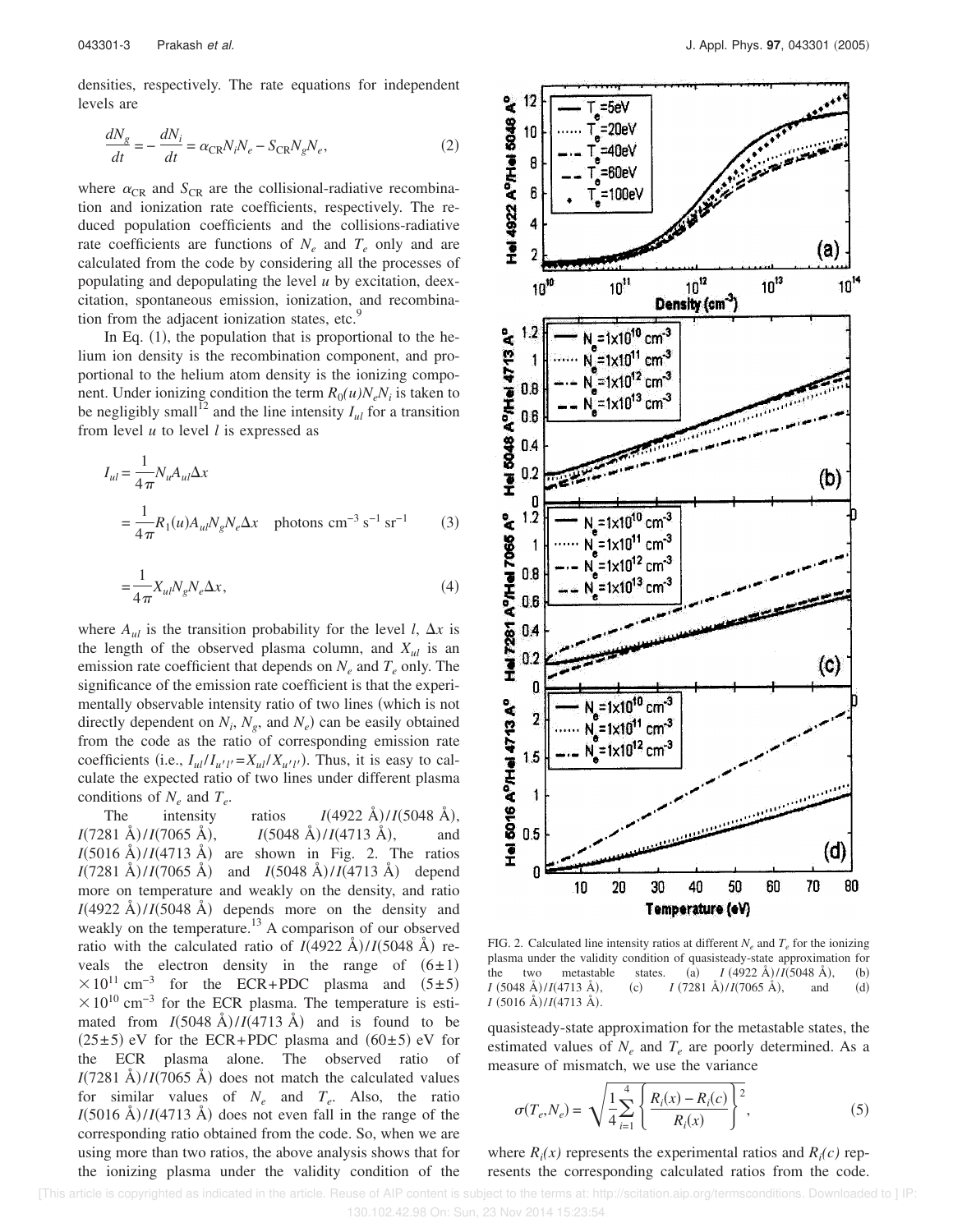

FIG. 3. Variance  $(\sigma)$  at different  $N_e$  and  $T_e$  for the ionizing plasma under the validity condition of quasisteady-state approximation for the two metastable states. (a) ECR plasma, and (b)  $ECR+PDC$  plasma.

The index "*i*" is summed over all the used ratios, and in the present case, it is four.

The variance at different temperatures and densities about the expected values is shown in Fig. 3. For the ECR +PDC the best fit has  $\sigma \sim 0.31$  and for the ECR  $\sigma \sim 0.29$ . The rather high value of inferred temperature (i.e.,  $\sim$  55 eV for the ECR plasma) and the low densities (i.e.,  $\rm{<}10^{12} \text{ cm}^{-3}$ for both the cases), leads us to probe if a better match could be obtained when either dielectronic recombination or metastable effects are also accounted for. It is to be noted that the

poor match is mainly on account of the two ratios *I*(5016 Å)/*I*(4713 Å) and *I*(7281 Å)/*I*(7065 Å), both of which include triplet transitions. This suggests a possible role of the  $2<sup>3</sup>S$  metastable state in determining the upper state populations because a triplet-to-triplet transition is more likely in the population process.<sup>15</sup> The quasisteady-state approximation may be overestimating the population of metastables, especially 2<sup>3</sup>S state.

### **B. Effect of recombinations**

First we considered the effect of recombinations assuming a purely recombining plasma (including dielectronic recombinations) in the original formulation to calculate the emission coefficients. Figure 4 shows the obtained ratios. It is seen that the obtained line ratios are very different from the observed ratios. Moreover, for realistic effect one should include both ionizing and recombining terms simultaneously and for this we need an estimation of  $N_i/N_g$ . Assuming this ratio to be the collisional-radiative quasisteady-state value (i.e.,  $N_i/N_g = S_{CR}/\alpha_{CR}$ ), we again calculated the line ratios for different  $N_e$  and  $T_e$ , which still could not be made to match the observed ratios. This analysis shows that the recombinations are unlikely to be important in the plasmas under consideration.

### **C. Effect of metastables**

In the lower-density regime it is possible that the formulation, in which metastables are treated as dependent levels on the ground-state atoms and ions, is not accurate. Under such circumstances the previous assumption of the quasisteady-state approximation is not valid for metastables. So, when metastables are to be treated as independent populations, (i.e., the quasisteady-state approximation in the CR model is assumed to be valid for the populations of all the levels except the ground-state atom, ion, and two metastables levels) Eq.  $(1)$  gets modified to

$$
N_u = r_0(u)N_eN_i + r_1(u)N_eN_g + r_2(u)N_eN_{M1} + r_3(u)N_eN_{M2}.
$$
\n(6)

Here  $r_0(u)$ ,  $r_1(u)$ ,  $r_2(u)$ , and  $r_3(u)$  are the population coefficients corresponding to the ground-state ion, atom, first metastable (singlet  $2<sup>1</sup>S$ ), and second metastable (triplet  $2^{3}S$ ), respectively.  $N_{M1}$  and  $N_{M2}$  represent the number density of the first and second metastables, respectively.

As before, under the ionizing plasma condition, the line intensity of an emission line can be written as

$$
I_{ul} = \frac{1}{4\pi} N_u A_{ul} \Delta x = \frac{1}{4\pi} r_1(u) A_{ul} N_g N_e \Delta x
$$

$$
= \frac{1}{4\pi} X'_{ul} N_g N_e \Delta x,
$$
(7)

where  $X'_{ul} = r_1(u)A_{ul}$  is the emission rate coefficient. Basically, the explicit consideration of metastables modifies the value of population coefficient to  $r_1(u)$  instead of  $R_1(u)$  in Eq.  $(3)$ . Apparently the excited level populations of some of the triplet levels such as and  $3^{3}S$  and  $4^{3}S$  get modified substantially, as shown in the Fig. 5. The influence on the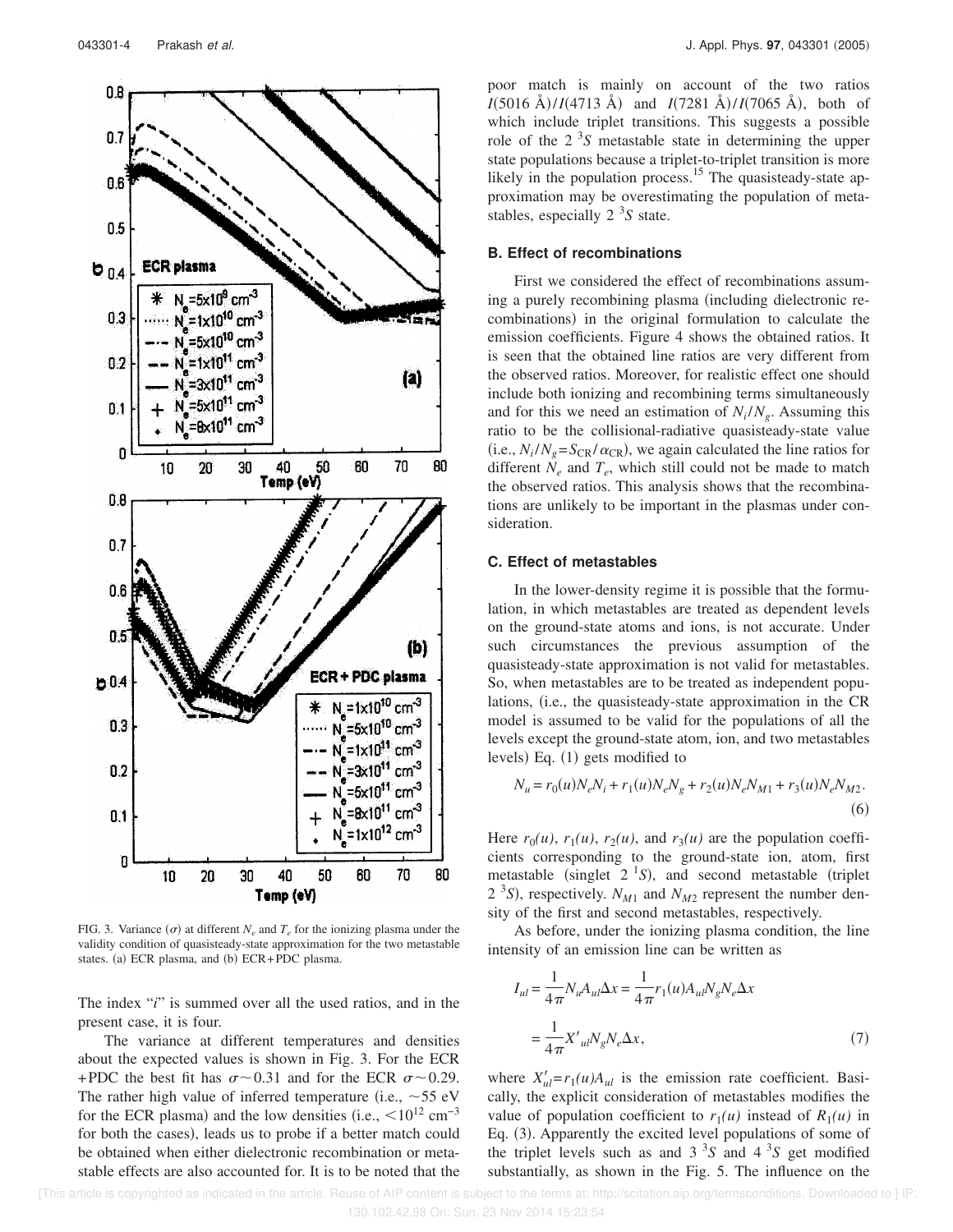

FIG. 4. Calculated line intensity ratios at different  $N_e$  and  $T_e$  for the recombining plasma. (a)  $I(4922 \text{ Å})/I(5048 \text{ Å})$ , (b)  $I(5048 \text{ Å})/I(4713 \text{ Å})$ , (c)  $I(7281 \text{ Å})/I(7065 \text{ Å})$ , and (d)  $I(5016 \text{ Å})/I(4713 \text{ Å})$ .

population of these levels is more at lower plasma densities (i.e., nearly an order of magnitude at  $N_e = 10^{10}$  cm<sup>-3</sup> for 3<sup>3</sup>S state). It is estimated that the contribution of the  $2<sup>1</sup>S$  on the singlet lines is relatively small in comparison to that of the  $2^{3}$ S state on the triplet lines<sup>15</sup> (possibly due to the long relaxation time of the  $2<sup>3</sup>S$  state in comparison to the  $2<sup>1</sup>S$ state). This introduces a considerable modification in the interpretation of the line ratio measurements.

The line intensity ratios  $I(4922 \text{ Å})/I(5048 \text{ Å})$ ,  $I(7281 \text{ Å})/I(7065 \text{ Å})$ ,  $I(5048 \text{ Å})/I(4713 \text{ Å})$ , and  $I(5016 \text{ Å})/I(4713 \text{ Å})$  are calculated from the CR code for



FIG. 5. Variation of the population densities of triplet excited levels (normalized by ground-state atom density) at different  $N_e$  and  $T_e$  for the ionizing plasma: two different cases, (dotted line) under the assumption of quasisteady-state approximation for the two metastable states, and (continuous line) when this assumption is relaxed. (a)  $1s3s$  ( $3<sup>3</sup>S$ ) state and (b)  $1s4s$  (4 $3s$ ) state.

ionizing plasma with metastables, and are shown in Fig. 6. The line ratio  $I(4922 \text{ Å})/I(5048 \text{ Å})$  again reflects density in the range of  $(7±2) \times 10^{11}$  cm<sup>-3</sup> for the ECR+PDC plasma and  $(5±5)\times10^{10}$  cm<sup>-3</sup> for the ECR plasma alone. The ratios  $I(7281 \text{ Å})/I(7065 \text{ Å})$  and  $I(5048 \text{ Å})/I(4713 \text{ Å})$  produce temperatures of  $(7±2.5)$  eV for the ECR+PDC plasma and  $(17\pm2.5)$  eV for the ECR alone. Our observed ratio of  $I(5016 \text{ Å})/I(4713 \text{ Å})$  is also closer to the range of obtained ratio from the code, but still does not correspond to the  $N_e$ and  $T_e$  estimations made above. Sasaki *et al.*<sup>15</sup> have argued that the intensity of the 5016-Å line is affected by resonance scattering. This could be the reason of this disparity. We have also arrived at the best-fit values of  $N_e$  and  $T_e$  that match the experimental results using a minimum deviation, as shown in Fig. 7. The computed results fit the calculated results best with  $\sigma \sim 0.20$  at  $N_e \sim (9 \pm 1) \times 10^{11}$  cm<sup>-3</sup> and  $T_e$  $\sim$  (8.5±1.5) eV for the ECR+PDC discharge. For the ECR the best-fit value comes with  $\sigma \sim 0.24$  at  $N_e \sim (7.5 \pm 2.5)$  $\times$ 10<sup>10</sup> cm<sup>-3</sup> and  $T_e$  ~ (17±2.5) eV. We see that accounting for metastables in ionizing plasma improves the  $N_e$  and  $T_e$ estimations, while the inclusion of recombinations did not.

We note here that, if the fractional abundances of metastables are known, a better fit to experimentally derived spectrum should be possible. Absorption techniques allow direct measurements of metastable populations especially at higher pressures. In many plasma experiments<sup>16–18</sup> this has been accomplished. The fact that only electron collisions can transfer atoms from the triplet to the singlet metastables has been utilized<sup>19</sup> to diagnose the plasma for both  $N_e$  and  $T_e$  by laser absorption techniques.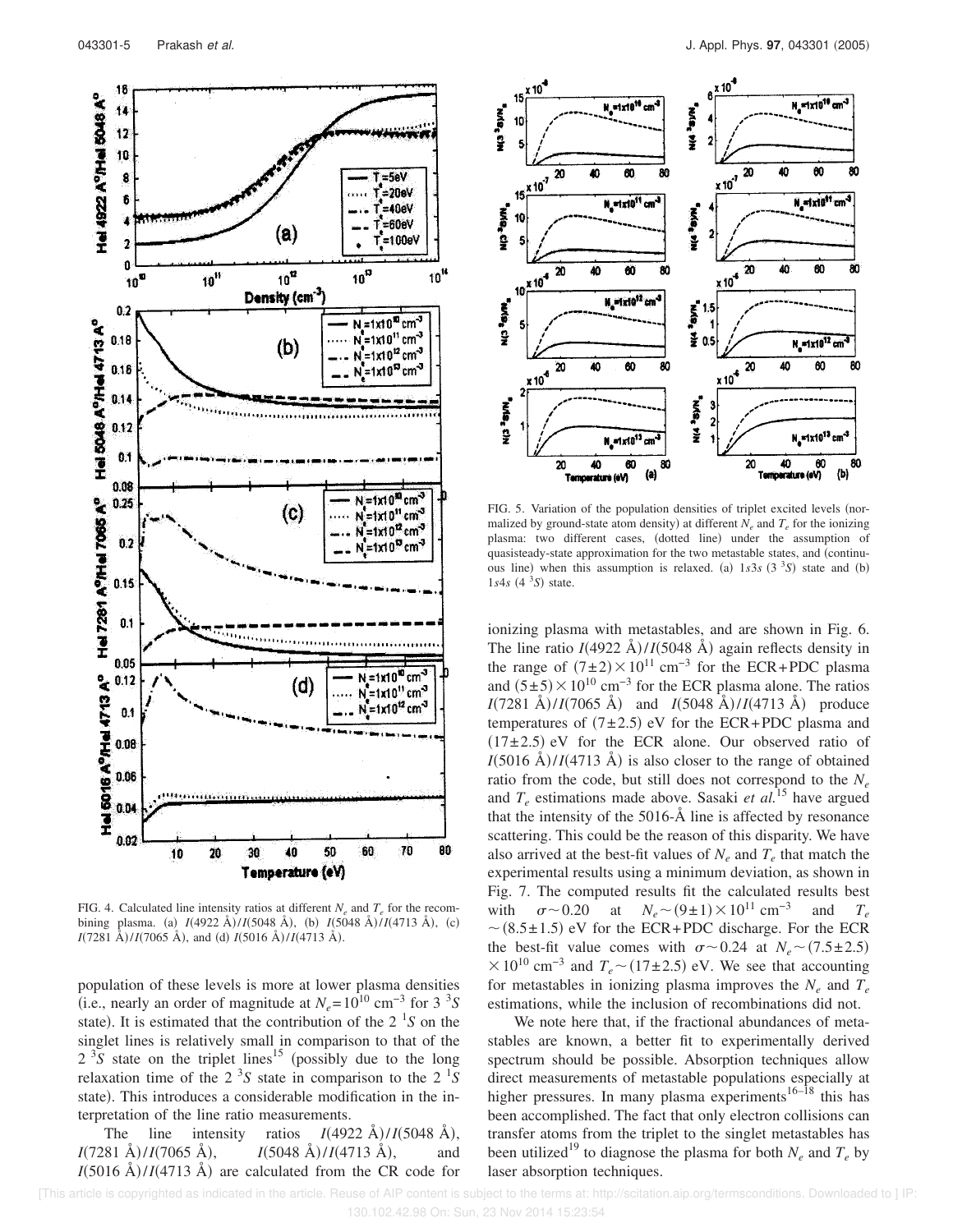Hel 4922 A<sup>9</sup>/Hel 5048 A<sup>9</sup>

Hel 5048 A<sup>9</sup>/Hel 4713 A<sup>9</sup>

Hei 6016 AP/Hei 4713 AP Hei 7281 AP/Hei 7086 AP

3

 $\overline{\bf 2}$ 





FIG. 6. Calculated line intensity ratios at different  $N_e$  and  $T_e$  for the ionizing plasma under the effects of metastables. (a)  $I(4922 \text{ Å})/I(5048 \text{ Å})$ , (b)  $I(5048 \text{ Å})/I(4713 \text{ Å})$ , (c)*I*(7281 Å)/*I*(7065 Å), and (d) *I*(5016 Å)/*I*(4713 Å).

40

Temperature (eV)

50

60

## **IV. SUMMARY OF RESULTS AND DISCUSSIONS**

30

 $20$ 

10

The validity of the ionizing plasma condition is an important issue to be discussed. It is well known that the ionizing plasma condition holds well when  $N_i/N_g \ll S_{CR}/\alpha_{CR}^{20}$ . To validate it, we need an estimation of  $N_i/N_g$ . If  $N_i$  is taken to be approximately equal to  $N_e$  (i.e., impurities and multiple ionization assumed negligible), from the filled gas pressure  $\left(\sim1\times10^{12} \text{ cm}^{-3}\right)$ , it follows that in the ECR case  $N_g$ ≈9

FIG. 7. Variance  $(\sigma)$  at different  $N_e$  and  $T_e$  for the ionizing plasma under metastable effects, (a) ECR plasma and (b) ECR+PDC plasma.

 $\times 10^{11}$  cm<sup>-3</sup> and  $(N_i/N_g)_{\text{ECR}}$  ~ 0.08. Similarly, the ECR +PDC plasma is 90% ionized and  $(N_i/N_g)_{\text{ECR+PDC}}$  ~ 9. From Fig. 8, where we have plotted the computed  $S_{CR}/\alpha_{CR}$  values, it is seen that for  $T_e > 3$  eV and  $N_e \sim 1 \times 10^{10} - 1$  $\times$ 10<sup>13</sup> cm<sup>-3</sup> the required ionizing condition is easily satisfied and the assumption is valid for both of our plasma conditions.

Though the  $N_g$  has been estimated indirectly, we can calculate the column density  $(N_g\Delta x)$  from the observed absolute intensities  $(I_{obs})$  and from Eq. (7) as

(d)

80

70